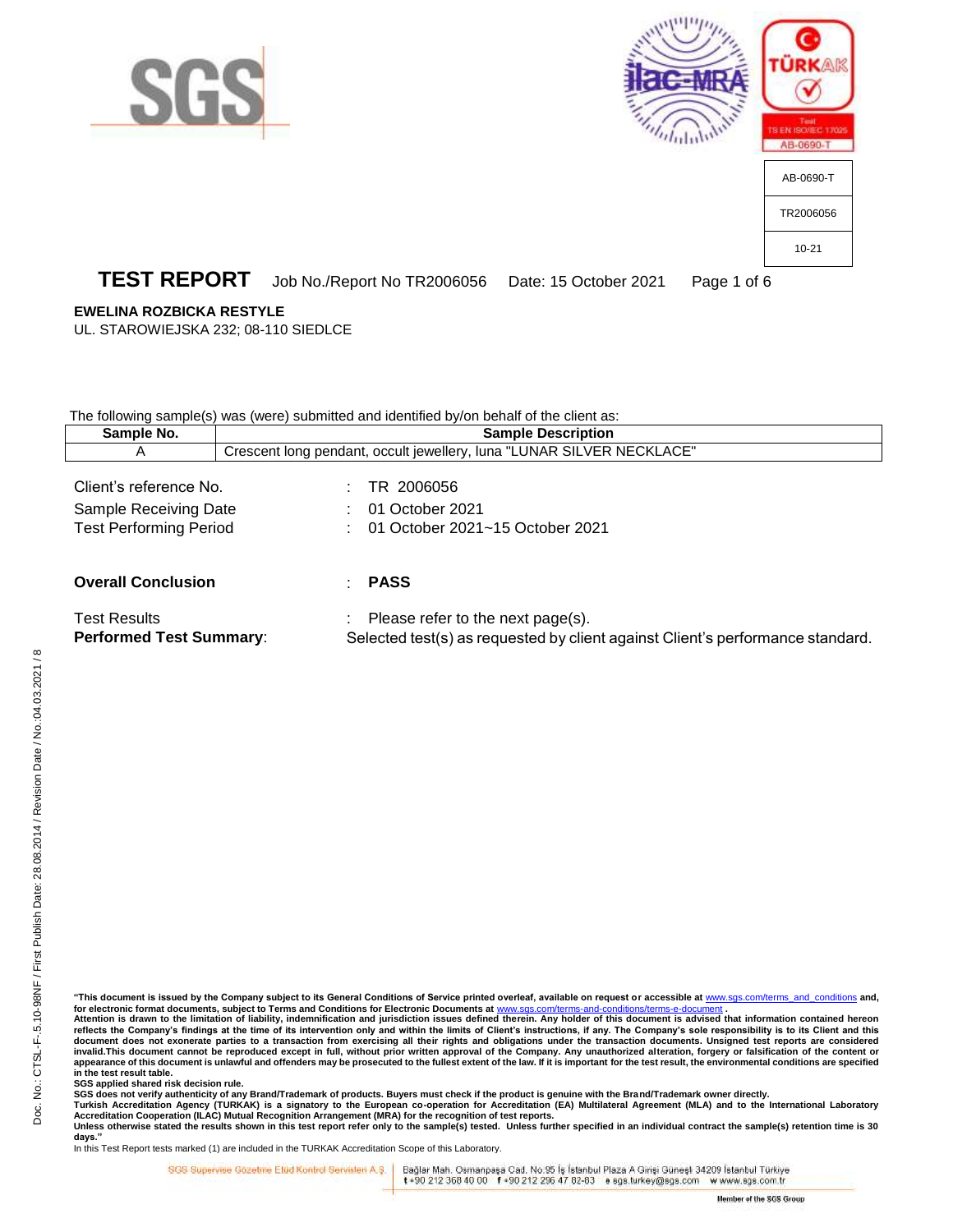

| AB-0690-T |
|-----------|
| TR2006056 |
| 10-21     |
|           |

## **TEST REPORT** Job No./Report No TR2006056 Date:15 October 2021 Page 2 of 6

| <b>Test Parameters</b>                 | <b>Result</b>  |   |  |
|----------------------------------------|----------------|---|--|
| <b>Chemical tests</b>                  | $A1 + A2 + A3$ |   |  |
| Cadmium Content                        |                |   |  |
| Lead in Accessible Substrate Materials | М              |   |  |
| (Metallic)                             |                |   |  |
| Nickel Release from Coated Samples     |                | М |  |

| Remarks | M = Meets client's requirement                                                                            |
|---------|-----------------------------------------------------------------------------------------------------------|
|         | $F = Does not meet client's requirement$                                                                  |
|         | = Inconclusive                                                                                            |
|         | $*$ = No specified requirement                                                                            |
| Notes:  | Conclusions on meet/fail are based on the test result from the actual sampling of the received sample(s). |
|         | Residual sample can be returned to client if requested.                                                   |

The test results relate to the tested items only. Test reports without SGS seal and authorised signatures are invalid.

> Issued in Istanbul Signed for and on behalf of SGS Supervise Gözetme Etüd Kontrol Servisleri A.Ş.

Mert Kurtuluş Customer Services Supervisor

Bora Şirinbilek Hardline & CPCH Testing Services Manager

**"This document is issued by the Company subject to its General Conditions of Service printed overleaf, available on request or accessible at** [www.sgs.com/terms\\_and\\_conditions](http://www.sgs.com/terms_and_conditions) **and,**  for electronic format documents, subject to Terms and Conditions for Electronic Documents at www.s

**Attention is drawn to the limitation of liability, indemnification and jurisdiction issues defined therein. Any holder of this document is advised that information contained hereon**  reflects the Company's findings at the time of its intervention only and within the limits of Client's instructions, if any. The Company's sole responsibility is to its Client and this document does not exonerate parties to a transaction from exercising all their rights and obligations under the transaction documents. Unsigned test reports are considered<br>invalid.This document cannot be reproduced except **appearance of this document is unlawful and offenders may be prosecuted to the fullest extent of the law. If it is important for the test result, the environmental conditions are specified in the test result table.**

**SGS applied shared risk decision rule.**

SGS does not verify authenticity of any Brand/Trademark of products. Buyers must check if the product is genuine with the Brand/Trademark owner directly.<br>Turkish Accreditation Agency (TURKAK) is a signatory to the European

**days."**  In this Test Report tests marked (1) are included in the TURKAK Accreditation Scope of this Laboratory.

SGS Supervise Gozetine Etud Kontrol Servisleri A.Ş.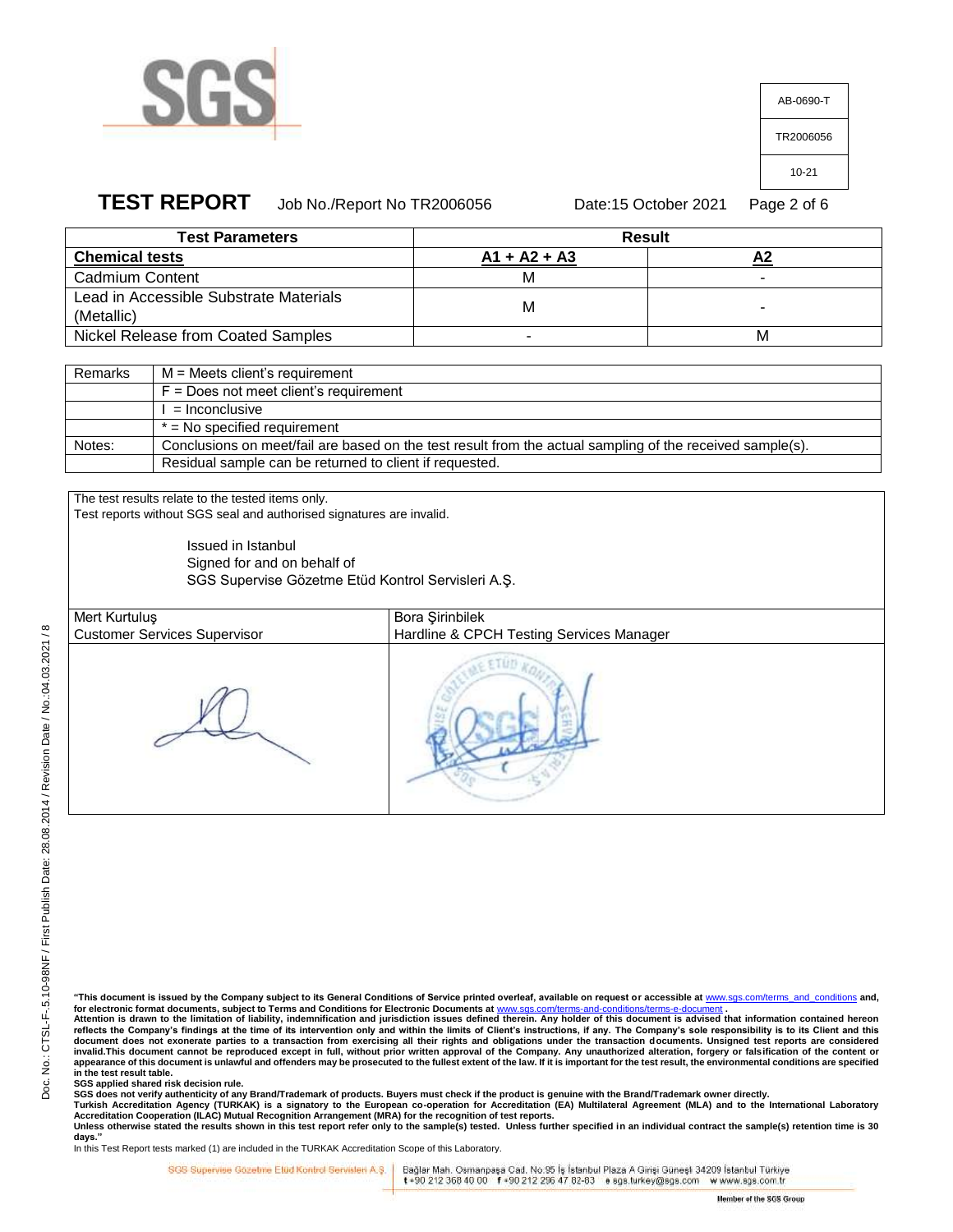

AB-0690-T TR2006056 10-21

# **TEST REPORT** Job No./Report No TR2006056 Date:15 October 2021 Page 3 of 6

## **Component List / List of Materials for Chemical Test**

| <b>Sample</b><br>No. | <b>Sample Description</b>                                                        | <b>Material No.</b> | <b>Component</b>                | <b>Material</b> | Colour       |
|----------------------|----------------------------------------------------------------------------------|---------------------|---------------------------------|-----------------|--------------|
| A                    | <b>Crescent Long Pendant</b><br>Occult Jewellery Luna<br>"Lunar Silver Necklace" | A1                  | Double big lunar design<br>acc. | Metal           | Silver-black |
| A                    | <b>Crescent Long Pendant</b><br>Occult Jewellery Luna<br>"Lunar Silver Necklace" | A2                  | Big lunar design acc.           | Metal           | Silver-black |
| Α                    | <b>Crescent Long Pendant</b><br>Occult Jewellery Luna<br>"Lunar Silver Necklace" | A3                  | Medium lunar design<br>acc.     | Metal           | Silver-black |

reflects the Company's findings at the time of its intervention only and within the limits of Client's instructions, if any. The Company's sole responsibility is to its Client and this document does not exonerate parties to a transaction from exercising all their rights and obligations under the transaction documents. Unsigned test reports are considered<br>invalid.This document cannot be reproduced except **appearance of this document is unlawful and offenders may be prosecuted to the fullest extent of the law. If it is important for the test result, the environmental conditions are specified in the test result table.**

**SGS applied shared risk decision rule.**

SGS does not verify authenticity of any Brand/Trademark of products. Buyers must check if the product is genuine with the Brand/Trademark owner directly.<br>Turkish Accreditation Agency (TURKAK) is a signatory to the European

**days."**  In this Test Report tests marked (1) are included in the TURKAK Accreditation Scope of this Laboratory.

SGS Supervise Gozetine Etud Kontrol Servisleri A.Ş.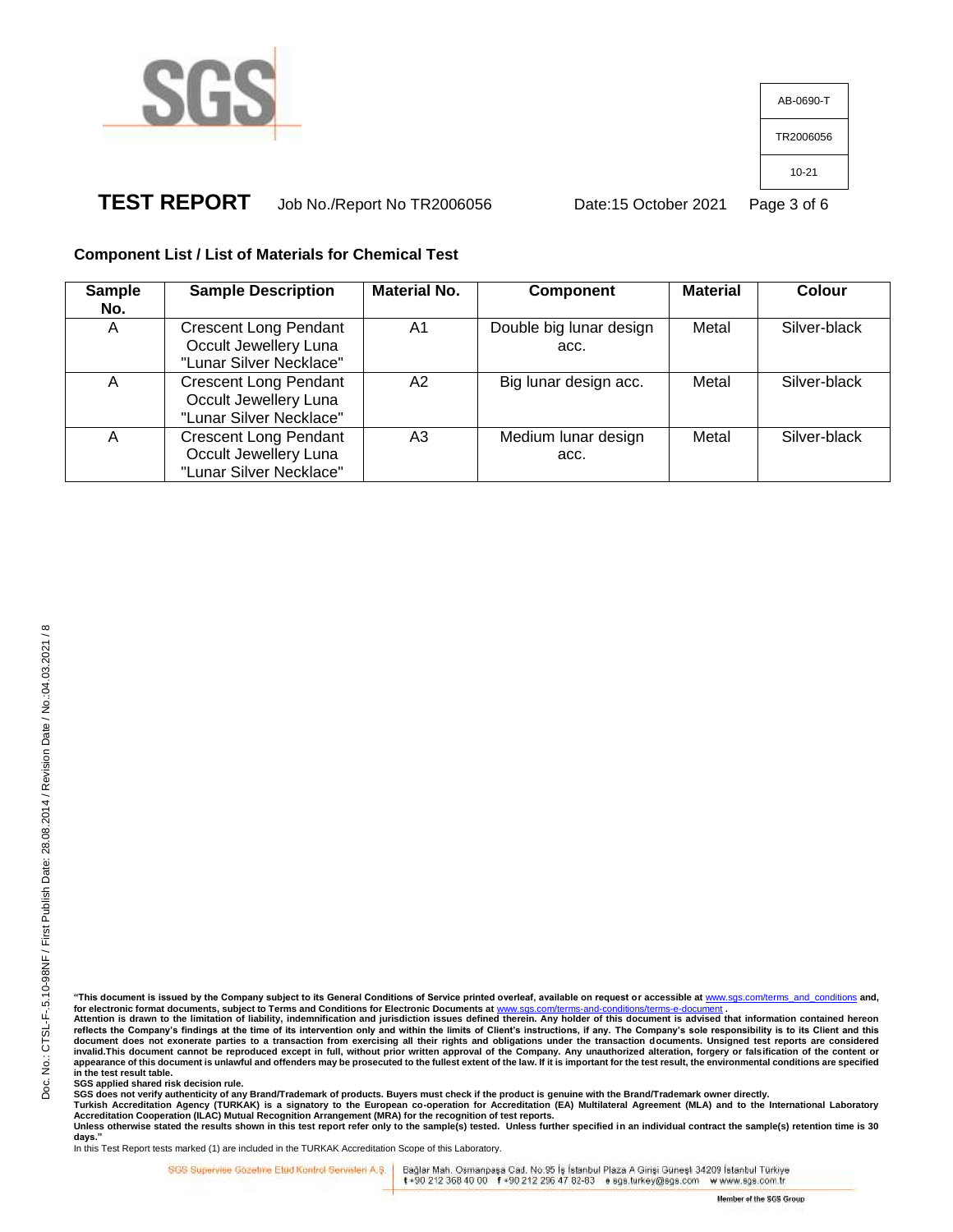|                                                                        |                             |                                                                                                                                                                | AB-0690-T   |
|------------------------------------------------------------------------|-----------------------------|----------------------------------------------------------------------------------------------------------------------------------------------------------------|-------------|
|                                                                        |                             |                                                                                                                                                                | TR2006056   |
|                                                                        |                             |                                                                                                                                                                | $10 - 21$   |
| <b>TEST REPORT</b>                                                     | Job No./Report No TR2006056 | Date:15 October 2021                                                                                                                                           | Page 4 of 6 |
| Lead in accessible substrate materials Metallic Materials <sup>1</sup> |                             |                                                                                                                                                                |             |
| Test Method:                                                           |                             | With reference to CPSC-CH-E1001-08.3:2012 - Analysis by ICP-MS                                                                                                 |             |
|                                                                        |                             | <u>A1+A2+A3</u>                                                                                                                                                |             |
| <b>Lead Content</b>                                                    |                             | 82 mg/kg                                                                                                                                                       |             |
| <b>Conclusion</b>                                                      |                             | Pass                                                                                                                                                           |             |
| $Note(s)$ :                                                            | $n.d. = not detected$       |                                                                                                                                                                |             |
| Detection Limit $=$                                                    | 10 mg/kg                    |                                                                                                                                                                |             |
| $Remark(s) =$                                                          | 2016.                       | Recommended Max. Limit specified by Commission Regulation (EU) No 2015/628<br>amending Annex XVII of REACH Regulation (EC) No 1907/2006 effective after 1 June |             |
| Recommended Max. Limit=                                                | 500 mg/kg                   |                                                                                                                                                                |             |
|                                                                        |                             |                                                                                                                                                                |             |

| Cadmium Content <sup>1</sup> |                                                                                                                                         |
|------------------------------|-----------------------------------------------------------------------------------------------------------------------------------------|
| Test Method:                 | With reference to EN 1122:2001 Method B - Analysis by ICP-MS                                                                            |
|                              | Result(s)                                                                                                                               |
|                              | $A1+A2+A3$                                                                                                                              |
| Cadmium Content              | 26 mg/kg                                                                                                                                |
| <b>Conclusion</b>            | Pass                                                                                                                                    |
| $Note(s)$ :                  |                                                                                                                                         |
| $mg/kg =$                    | milligram per kilogram                                                                                                                  |
| $n.d. =$                     | not detected                                                                                                                            |
| Remark(s):                   | Recommended Max. Limit specified by Commission Regulation (EU) No 835/2012<br>amending Annex XVII of REACH Regulation (EC) No 1907/2006 |
| Detection $Limit =$          | 5 mg/kg                                                                                                                                 |
| Recommended Max. Limit=      | 100 mg/kg for plastics; 1000 mg/kg for coatings/prints                                                                                  |

**"This document is issued by the Company subject to its General Conditions of Service printed overleaf, available on request or accessible at** [www.sgs.com/terms\\_and\\_conditions](http://www.sgs.com/terms_and_conditions) **and,**  for electronic format documents, subject to Terms and Conditions for Electronic Documents at www.sgs.com/terms-

**Attention is drawn to the limitation of liability, indemnification and jurisdiction issues defined therein. Any holder of this document is advised that information contained hereon**  reflects the Company's findings at the time of its intervention only and within the limits of Client's instructions, if any. The Company's sole responsibility is to its Client and this document does not exonerate parties to a transaction from exercising all their rights and obligations under the transaction documents. Unsigned test reports are considered<br>invalid.This document cannot be reproduced except **appearance of this document is unlawful and offenders may be prosecuted to the fullest extent of the law. If it is important for the test result, the environmental conditions are specified in the test result table.**

**SGS applied shared risk decision rule.**

SGS does not verify authenticity of any Brand/Trademark of products. Buyers must check if the product is genuine with the Brand/Trademark owner directly.<br>Turkish Accreditation Agency (TURKAK) is a signatory to the European

**days."** 

In this Test Report tests marked (1) are included in the TURKAK Accreditation Scope of this Laboratory.

SGS Supervise Gozetine Etud Kontrol Servisleri A.Ş.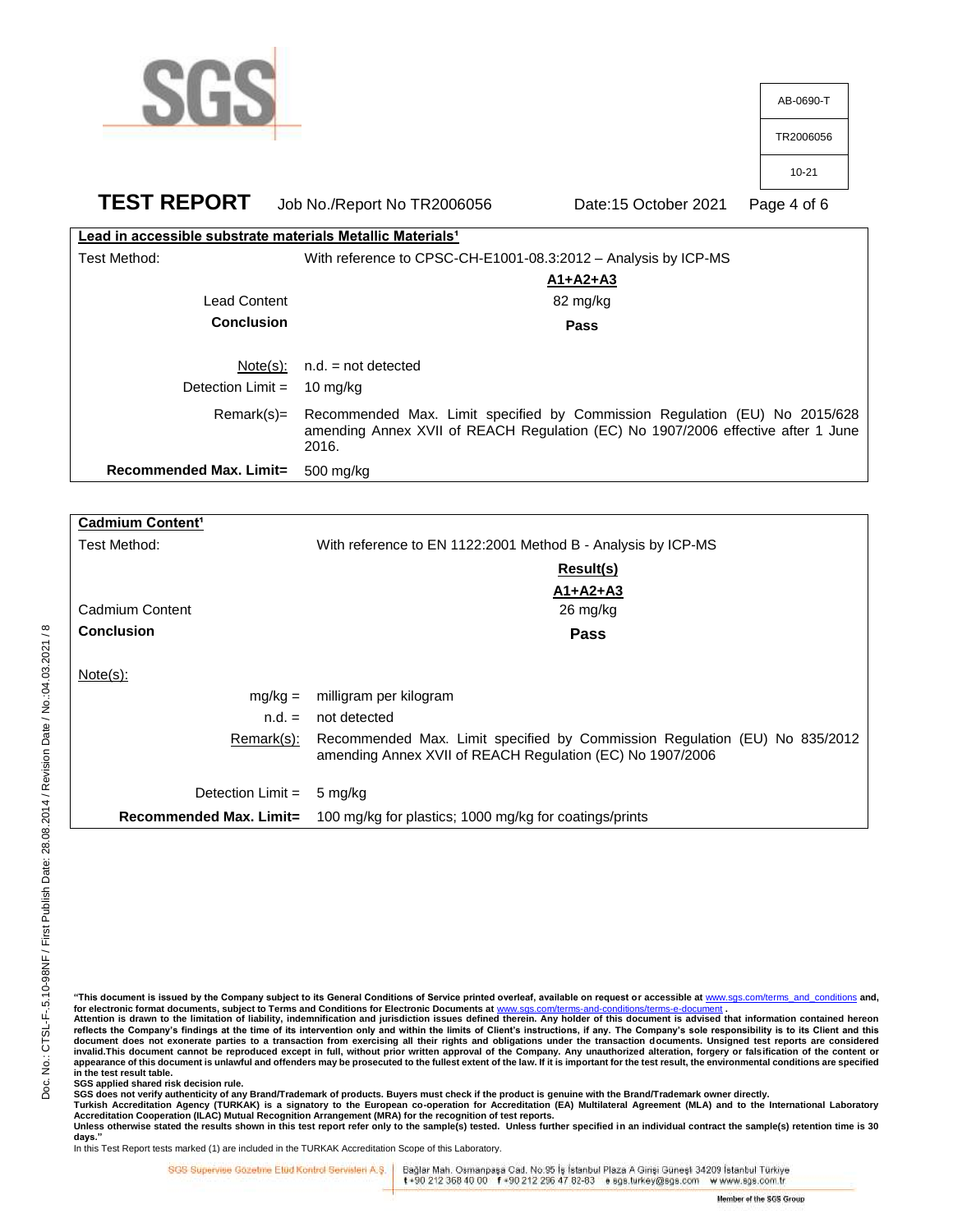

| AB-0690-T |
|-----------|
| TR2006056 |
| $10 - 21$ |
|           |

**TEST REPORT** Job No./Report No TR2006056 Date:15 October 2021 Page 5 of 6 **Nickel Release from Coated Samples <sup>1</sup>** Test Method: Simulation of wear and corrosion with reference to EN 12472:2020, followed by

|                                | extraction with reference to EN 1811:2011 + A1:2015 - Analysis by ICP-MS/ICP-OES<br>$\mathbf{A2}$                                                                                                                                                                                                                                                                                                                         |
|--------------------------------|---------------------------------------------------------------------------------------------------------------------------------------------------------------------------------------------------------------------------------------------------------------------------------------------------------------------------------------------------------------------------------------------------------------------------|
| Sample Area (cm <sup>2</sup> ) | 15.55                                                                                                                                                                                                                                                                                                                                                                                                                     |
| Volume of Test Solution (mL)   | 16.0                                                                                                                                                                                                                                                                                                                                                                                                                      |
| Nickel Release-Trial 1         | n.d.                                                                                                                                                                                                                                                                                                                                                                                                                      |
| Nickel Release-Trial 2         | n.d.                                                                                                                                                                                                                                                                                                                                                                                                                      |
| <b>Conclusion</b>              | <b>Pass</b>                                                                                                                                                                                                                                                                                                                                                                                                               |
| Note(s):                       |                                                                                                                                                                                                                                                                                                                                                                                                                           |
| $n.d. =$                       | not detected                                                                                                                                                                                                                                                                                                                                                                                                              |
|                                | Negative finding by Nickel spot test is observed based on CR 12471:2002 Clause 5.3.4.<br>Simulation of wear and corrosion according to EN 12472:2005+A1:2009 has been<br>applied prior to the EN 1811:2011+A1:2015.<br>Detection Limit = $0.1 \mu q/cm^2/$ week                                                                                                                                                           |
| Recommend Max, Limit $=$       | Non-body piercing article: $0.5 \mu g/cm^2$ /week<br>Body piercing article: $0,2 \mu g/cm^2$ /week                                                                                                                                                                                                                                                                                                                        |
| $Remark =$                     | Limit specified by entry 27 of Regulation (EC) No 552/2009 amending Annex XVII of<br>REACH Regulation (EC) No 1907/2006 (previously restricted under Directive 94/27/EC<br>and 2004/96/EC).<br>According to the Commission Communication 2016/C 014/04, published in the OJEU,<br>the EN 1811:2011+A1:2015 is adopted as the harmonized standards under entry 27 of<br>Annex XVII to REACH starting from 15 January 2016. |

Comments are given according to Annex A of EN 1811:2011+ A1: 2015 as below:

| Type of sample                                                    | Nickel Release (µg/cm <sup>2</sup> /week) |             |  |
|-------------------------------------------------------------------|-------------------------------------------|-------------|--|
|                                                                   | <b>PASS</b>                               | FAIL        |  |
| Article with Nickel release limit of 0,5 µg/cm <sup>2</sup> /week | < 0.88                                    | $\geq 0.88$ |  |
| Article with Nickel release limit of 0,2 µg/cm <sup>2</sup> /week | < 0.35                                    | $\geq 0.35$ |  |

Doc. No.: CTSL-F-.5.10-98NF / First Publish Date: 28.08.2014 / Revision Date / No.:04.03.2021 / 8

Doc. No.: CTSL-F-.5.10-98NF / First Publish Date: 28.08.2014 / Revision Date / No.:04.03.2021 / 8

**"This document is issued by the Company subject to its General Conditions of Service printed overleaf, available on request or accessible at** [www.sgs.com/terms\\_and\\_conditions](http://www.sgs.com/terms_and_conditions) **and,**  for electronic format documents, subject to Terms and Conditions for Electronic Documents at www.stracturerms-

**Attention is drawn to the limitation of liability, indemnification and jurisdiction issues defined therein. Any holder of this document is advised that information contained hereon**  reflects the Company's findings at the time of its intervention only and within the limits of Client's instructions, if any. The Company's sole responsibility is to its Client and this document does not exonerate parties to a transaction from exercising all their rights and obligations under the transaction documents. Unsigned test reports are considered<br>invalid.This document cannot be reproduced except **appearance of this document is unlawful and offenders may be prosecuted to the fullest extent of the law. If it is important for the test result, the environmental conditions are specified in the test result table.**

**SGS applied shared risk decision rule.**

SGS does not verify authenticity of any Brand/Trademark of products. Buyers must check if the product is genuine with the Brand/Trademark owner directly.<br>Turkish Accreditation Agency (TURKAK) is a signatory to the European

**days."**  In this Test Report tests marked (1) are included in the TURKAK Accreditation Scope of this Laboratory.

SGS Supervise Gozetine Etüd Kontrol Servisleri A.Ş. |